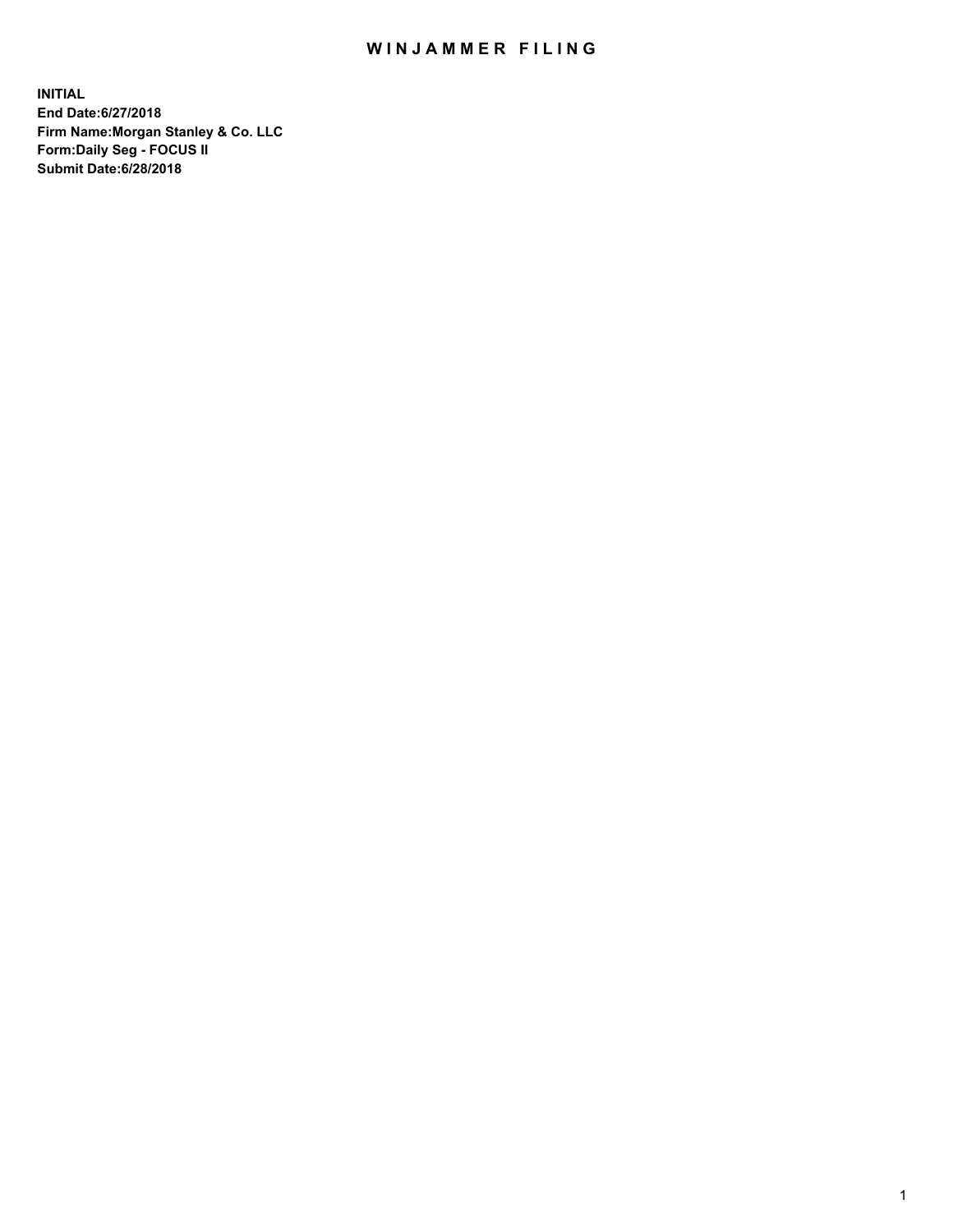**INITIAL End Date:6/27/2018 Firm Name:Morgan Stanley & Co. LLC Form:Daily Seg - FOCUS II Submit Date:6/28/2018 Daily Segregation - Cover Page**

| Name of Company                                                                                                                                                                                                                                                                                                                | Morgan Stanley & Co. LLC                               |
|--------------------------------------------------------------------------------------------------------------------------------------------------------------------------------------------------------------------------------------------------------------------------------------------------------------------------------|--------------------------------------------------------|
| <b>Contact Name</b>                                                                                                                                                                                                                                                                                                            | <b>Ikram Shah</b>                                      |
| <b>Contact Phone Number</b>                                                                                                                                                                                                                                                                                                    | 212-276-0963                                           |
| <b>Contact Email Address</b>                                                                                                                                                                                                                                                                                                   | lkram.shah@morganstanley.com                           |
| FCM's Customer Segregated Funds Residual Interest Target (choose one):<br>a. Minimum dollar amount: ; or<br>b. Minimum percentage of customer segregated funds required:% ; or<br>c. Dollar amount range between: and; or<br>d. Percentage range of customer segregated funds required between:% and%.                         | 280,000,000<br><u>0</u><br><u>0 0</u><br>0 Q           |
| FCM's Customer Secured Amount Funds Residual Interest Target (choose one):<br>a. Minimum dollar amount: ; or<br>b. Minimum percentage of customer secured funds required:%; or<br>c. Dollar amount range between: and; or<br>d. Percentage range of customer secured funds required between:% and%.                            | 140,000,000<br><u>0</u><br><u>00</u><br>0 <sub>0</sub> |
| FCM's Cleared Swaps Customer Collateral Residual Interest Target (choose one):<br>a. Minimum dollar amount: ; or<br>b. Minimum percentage of cleared swaps customer collateral required:% ; or<br>c. Dollar amount range between: and; or<br>d. Percentage range of cleared swaps customer collateral required between:% and%. | 92,000,000<br><u>0</u><br><u>00</u><br>0 <sup>0</sup>  |

Attach supporting documents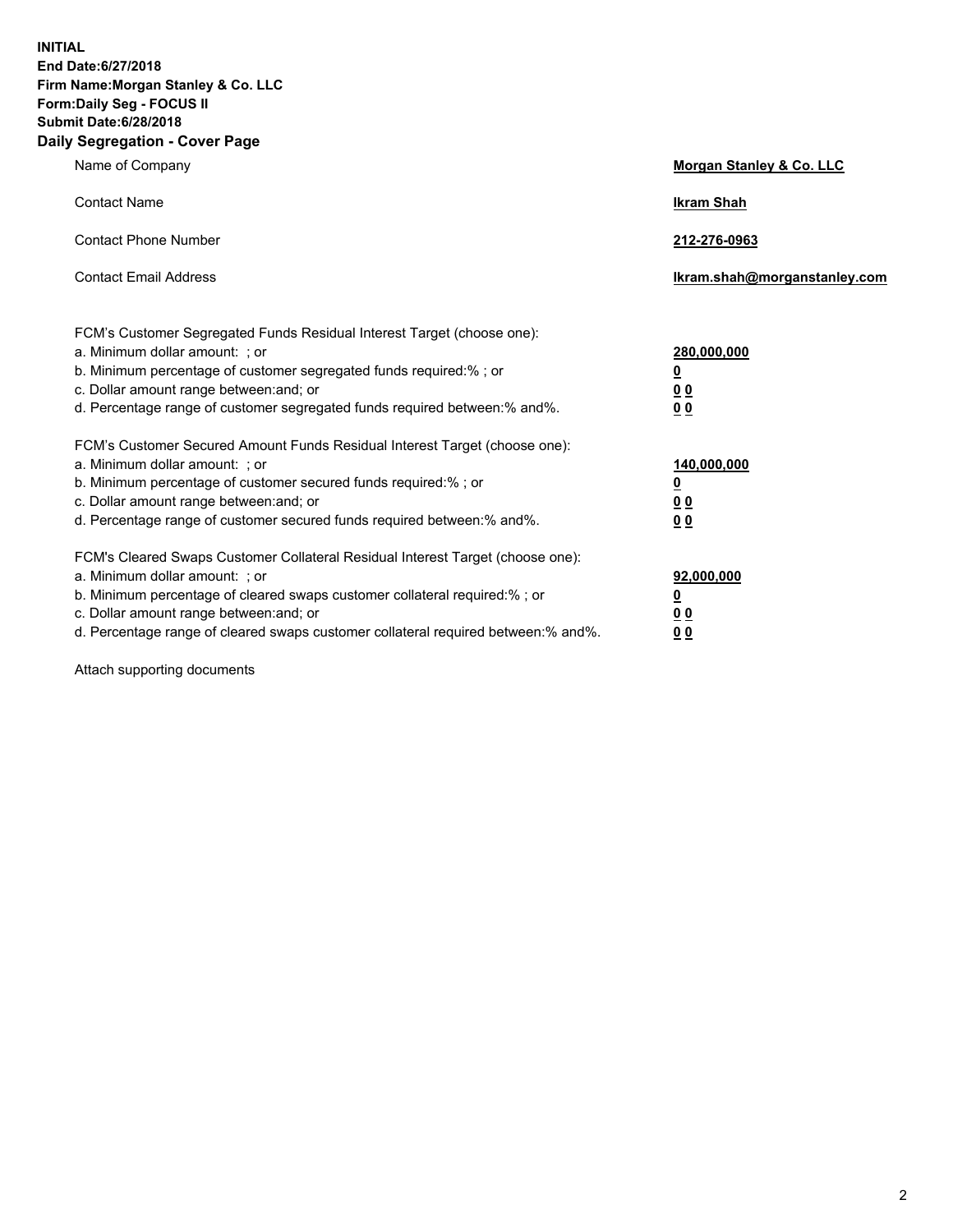## **INITIAL End Date:6/27/2018 Firm Name:Morgan Stanley & Co. LLC Form:Daily Seg - FOCUS II Submit Date:6/28/2018 Daily Segregation - Secured Amounts** Foreign Futures and Foreign Options Secured Amounts Amount required to be set aside pursuant to law, rule or regulation of a foreign government or a rule of a self-regulatory organization authorized thereunder 1. Net ledger balance - Foreign Futures and Foreign Option Trading - All Customers A. Cash **3,376,715,250** [7315] B. Securities (at market) **2,008,122,644** [7317] 2. Net unrealized profit (loss) in open futures contracts traded on a foreign board of trade **-225,373,944** [7325] 3. Exchange traded options a. Market value of open option contracts purchased on a foreign board of trade **34,151,741** [7335] b. Market value of open contracts granted (sold) on a foreign board of trade **-24,868,860** [7337] 4. Net equity (deficit) (add lines 1. 2. and 3.) **5,168,746,831** [7345] 5. Account liquidating to a deficit and account with a debit balances - gross amount **60,197,984** [7351] Less: amount offset by customer owned securities **-57,419,698** [7352] **2,778,286** 6. Amount required to be set aside as the secured amount - Net Liquidating Equity Method (add lines 4 and 5) 7. Greater of amount required to be set aside pursuant to foreign jurisdiction (above) or line 6. FUNDS DEPOSITED IN SEPARATE REGULATION 30.7 ACCOUNTS 1. Cash in banks A. Banks located in the United States **664,954,651** [7500] B. Other banks qualified under Regulation 30.7 **750,569,883** [7520] **1,415,524,534** 2. Securities A. In safekeeping with banks located in the United States **26,187,558** [7540] B. In safekeeping with other banks qualified under Regulation 30.7 **0** [7560] **26,187,558** [7570] 3. Equities with registered futures commission merchants A. Cash **5,937,755** [7580]

- 
- C. Unrealized gain (loss) on open futures contracts **551,844** [7600]
- D. Value of long option contracts **0** [7610]
- E. Value of short option contracts **0** [7615] **6,489,599** [7620]
- 4. Amounts held by clearing organizations of foreign boards of trade
	- A. Cash **0** [7640]
	- B. Securities **0** [7650]
	- C. Amount due to (from) clearing organization daily variation **0** [7660]
	- D. Value of long option contracts **0** [7670]
	- E. Value of short option contracts **0** [7675] **0** [7680]
- 5. Amounts held by members of foreign boards of trade
	-
	-
	- C. Unrealized gain (loss) on open futures contracts **-225,925,788** [7720]
	- D. Value of long option contracts **34,151,741** [7730]
	- E. Value of short option contracts **-24,868,860** [7735] **3,912,581,242**
- 6. Amounts with other depositories designated by a foreign board of trade **0** [7760]
- 7. Segregated funds on hand **0** [7765]
- 8. Total funds in separate section 30.7 accounts **5,360,782,933** [7770]
- 9. Excess (deficiency) Set Aside for Secured Amount (subtract line 7 Secured Statement Page 1 from Line 8)
- 10. Management Target Amount for Excess funds in separate section 30.7 accounts **140,000,000** [7780]
- 11. Excess (deficiency) funds in separate 30.7 accounts over (under) Management Target **49,257,816** [7785]

**0** [7305]

[7354] **5,171,525,117** [7355]

**5,171,525,117** [7360]

[7530]

B. Securities **0** [7590]

 A. Cash **2,147,289,063** [7700] B. Securities **1,981,935,086** [7710] [7740] **189,257,816** [7380]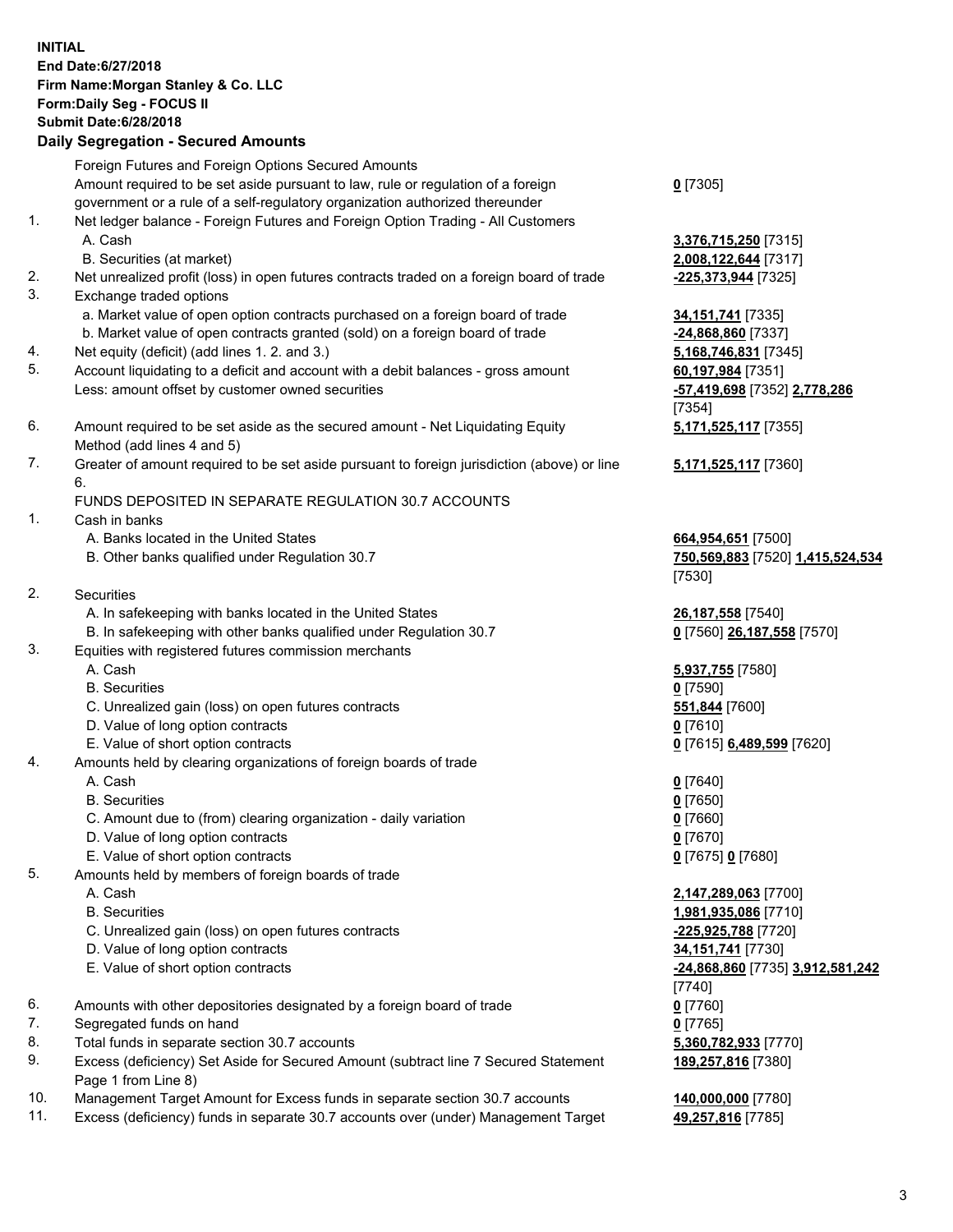**INITIAL End Date:6/27/2018 Firm Name:Morgan Stanley & Co. LLC Form:Daily Seg - FOCUS II Submit Date:6/28/2018 Daily Segregation - Segregation Statement** SEGREGATION REQUIREMENTS(Section 4d(2) of the CEAct) 1. Net ledger balance A. Cash **11,077,167,602** [7010] B. Securities (at market) **5,532,720,487** [7020] 2. Net unrealized profit (loss) in open futures contracts traded on a contract market **-441,975,827** [7030] 3. Exchange traded options A. Add market value of open option contracts purchased on a contract market **372,094,997** [7032] B. Deduct market value of open option contracts granted (sold) on a contract market **-523,912,050** [7033] 4. Net equity (deficit) (add lines 1, 2 and 3) **16,016,095,209** [7040] 5. Accounts liquidating to a deficit and accounts with debit balances - gross amount **511,982,212** [7045] Less: amount offset by customer securities **-509,967,207** [7047] **2,015,005** [7050] 6. Amount required to be segregated (add lines 4 and 5) **16,018,110,214** [7060] FUNDS IN SEGREGATED ACCOUNTS 7. Deposited in segregated funds bank accounts A. Cash **5,205,615,903** [7070] B. Securities representing investments of customers' funds (at market) **0** [7080] C. Securities held for particular customers or option customers in lieu of cash (at market) **653,956,684** [7090] 8. Margins on deposit with derivatives clearing organizations of contract markets A. Cash **5,977,785,002** [7100] B. Securities representing investments of customers' funds (at market) **0** [7110] C. Securities held for particular customers or option customers in lieu of cash (at market) **4,878,763,803** [7120] 9. Net settlement from (to) derivatives clearing organizations of contract markets **-227,938,891** [7130] 10. Exchange traded options A. Value of open long option contracts **372,094,997** [7132] B. Value of open short option contracts **-523,912,050** [7133] 11. Net equities with other FCMs A. Net liquidating equity **11,482,716** [7140] B. Securities representing investments of customers' funds (at market) **0** [7160] C. Securities held for particular customers or option customers in lieu of cash (at market) **0** [7170] 12. Segregated funds on hand **0** [7150] 13. Total amount in segregation (add lines 7 through 12) **16,347,848,164** [7180] 14. Excess (deficiency) funds in segregation (subtract line 6 from line 13) **329,737,950** [7190]

- 15. Management Target Amount for Excess funds in segregation **280,000,000** [7194]
- 16. Excess (deficiency) funds in segregation over (under) Management Target Amount Excess

**49,737,950** [7198]